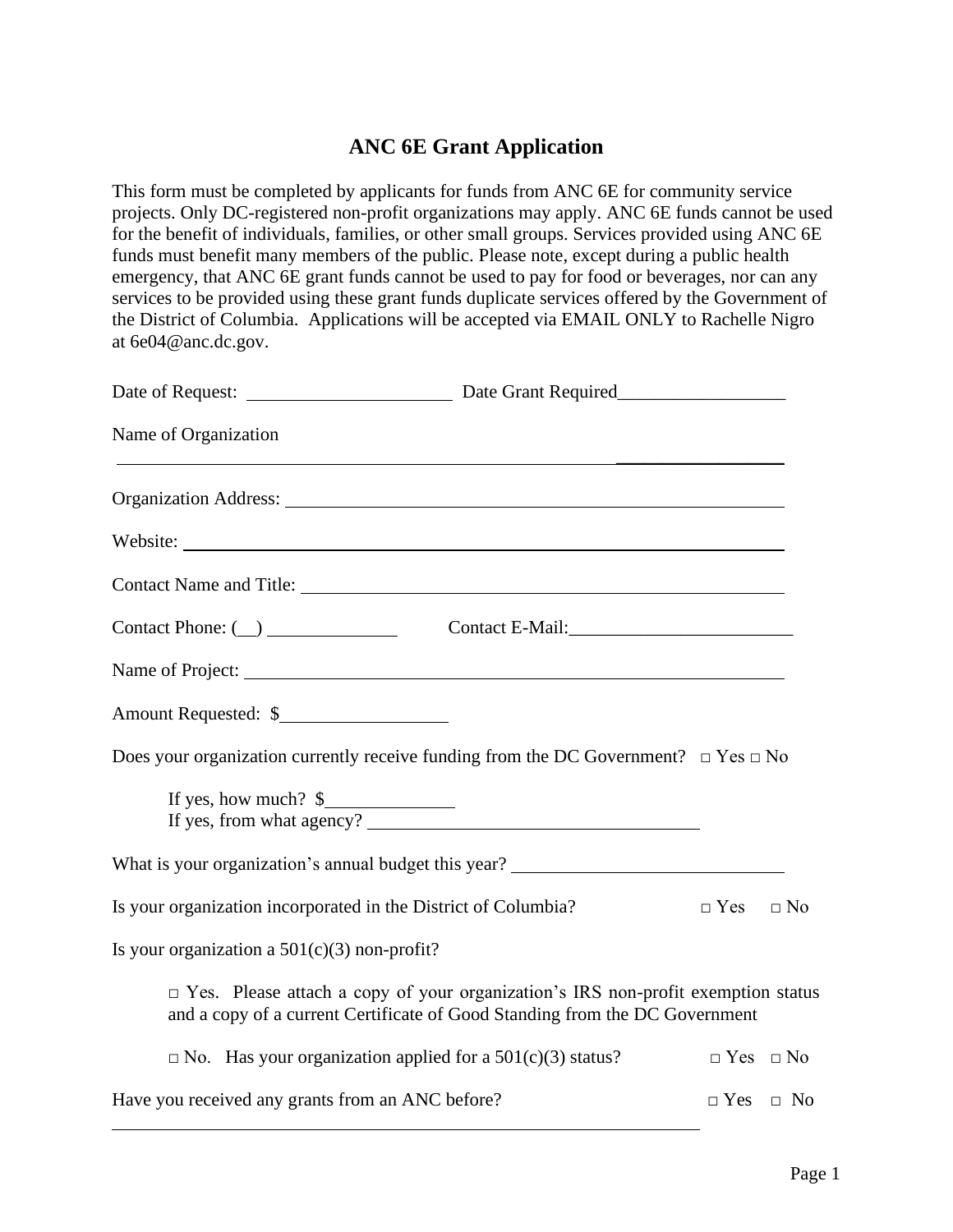If yes, when, how much was the grant for, and for what purpose?

If yes, were you ever found in non-compliance with grant requirements? (Please explain.)

Please answer the following questions on a separate sheet (or sheets):

- (1) Briefly describe the organization.
- (2) Describe the grant project.
- (3) Who will carry out the project? Be sure to include any prior experience or professional qualifications that demonstrate an ability to complete the project.
- (4) Who will directly benefit from the project?
- (5) Describe how the grant will benefit the ANC community.
- (6) What are your goals for the grant project?
- (7) How do you plan to measure the success of your project, e.g., surveys of participants, number of participants, final outcomes? How will you document your project, e.g., with videos, photos, testimonials, other?
- (8) Provide a detailed line-item budget for the project, indicating for which elements ANC grant funding is being requested.
- (9) Please indicate what you expect will be the total overhead costs of the project, and how they were calculated.
- (10) Describe any efforts to secure other funds for the grant project and your need for Commission funding.
- (11) Explain how the services/benefits proposed do not duplicate those that are already performed by the District Government.
- (12) Why does your organization want to undertake the proposed project at this time?

**If you are awarded a grant, you are required to submit a Grant Report within sixty (60) days from the time the grant money is awarded, and every 90 days thereafter during the life of the grant.** The report should be sent to ANC 6E as well as to the Office of Advisory Neighborhood Commission.